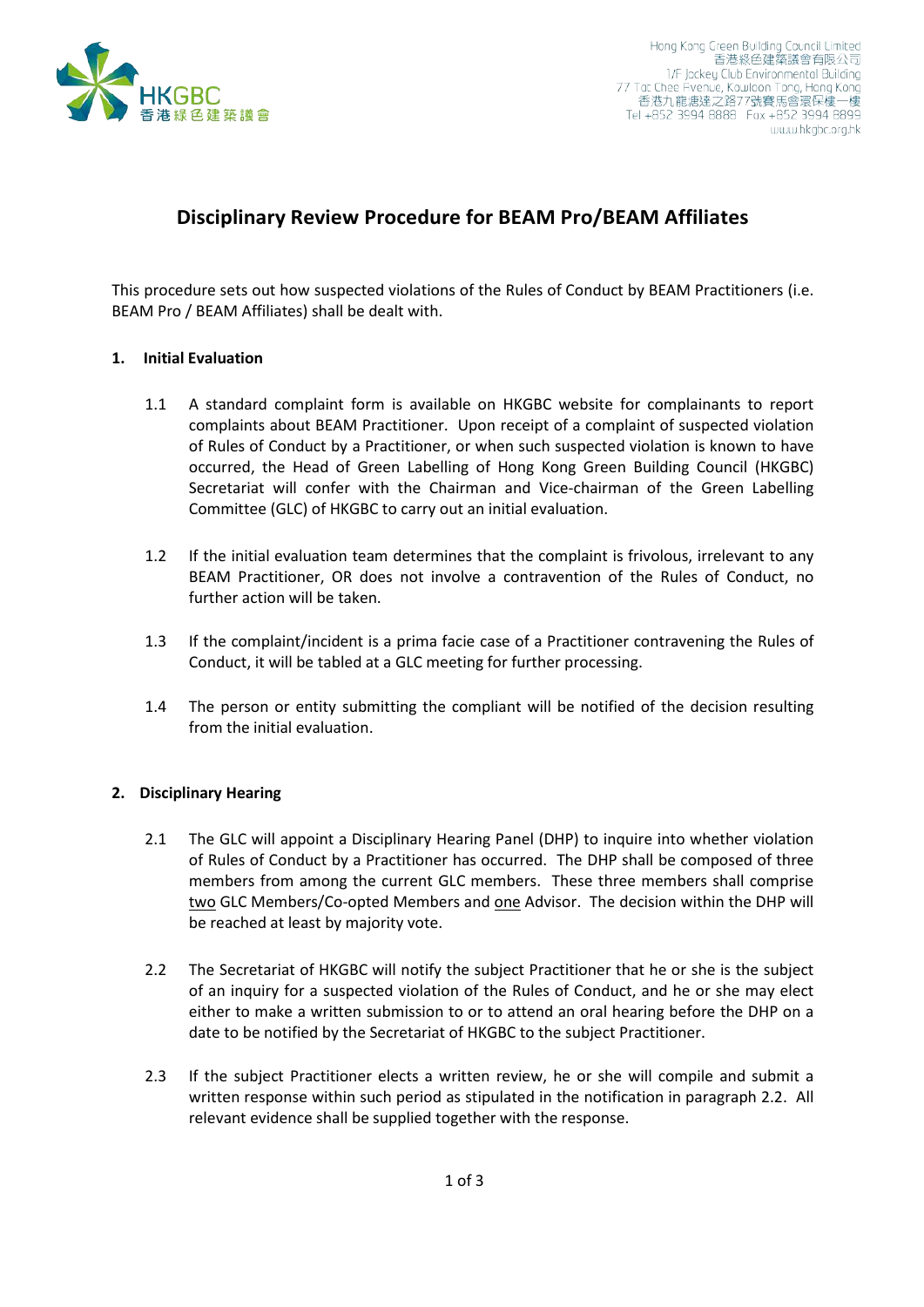- 2.4 If the subject Practitioner elects to attend an oral hearing before the DHP, he or she will be required to submit a written statement setting out his/her initial response and supplying relevant evidence. Such a statement shall be submitted at least twenty-eight (28) calendar days before the hearing. With proper reason, the subject Practitioner may request an extension of time at least twenty-eight (28) calendar days prior to the hearing. The HKGBC has the absolute discretion as to whether to grant the extension of time. Any failure to attend the hearing without reason will be deemed to be the subject Practitioner's acceptance of the DHP determining the ruling based on documentary review. If the subject Practitioner intends to engage a legal adviser/legal representative at the hearing, he/she shall notify HKGBC in writing at least twenty-eight (28) calendar days before the hearing.
- 2.5 The DHP will compile a written decision, which will contain the factual findings, the conclusion as to whether the violation is established, associated reasoning and the proposed sanction if the violation is established. The sanction should be determined based on the seriousness of the violation, and it may include the following as appropriate:
	- To openly reprimand the subject Practitioner;
	- To require the subject Practitioner to give a written undertaking to refrain from continuing or repeating the misconduct or contravention of the Rules of Conduct;
	- To suspend the credential of the subject Practitioner for a certain period;
	- To remove the name of the subject Practitioner from the register of Practitioners.
- 2.6 The written decision of the DHP under paragraph 2.5 will be submitted to the GLC for review. The GLC shall have the power to confirm or modify the decision.
- 2.7 The Chairman of GLC will sign the notification of the decision of the GLC under paragraph 2.6. The notification will be sent to the subject Practitioner by registered mail. The Practitioners directory website will be updated where necessary.
- 2.8 The person or entity who files a complaint against the subject Practitioner will be notified of the result of the inquiry and the action taken by the HKGBC.

## **3. Appeal**

- 3.1 If the subject Practitioner does not concur with the decision rendered by the GLC under paragraph 2.6, he or she may lodge an appeal to the Chairman of HKGBC.
- 3.2 The appeal under paragraph 3.1 must be submitted in writing and received by HKGBC within thirty (30) calendar days after the date of issue of the original decision. The appeal must set out valid ground(s) for the appeal. The appealing subject Practitioner shall submit the appeal letter together with an appeal fee of HK\$800. This fee will only be refunded to the appealing subject Practitioner if the appeal is successful.